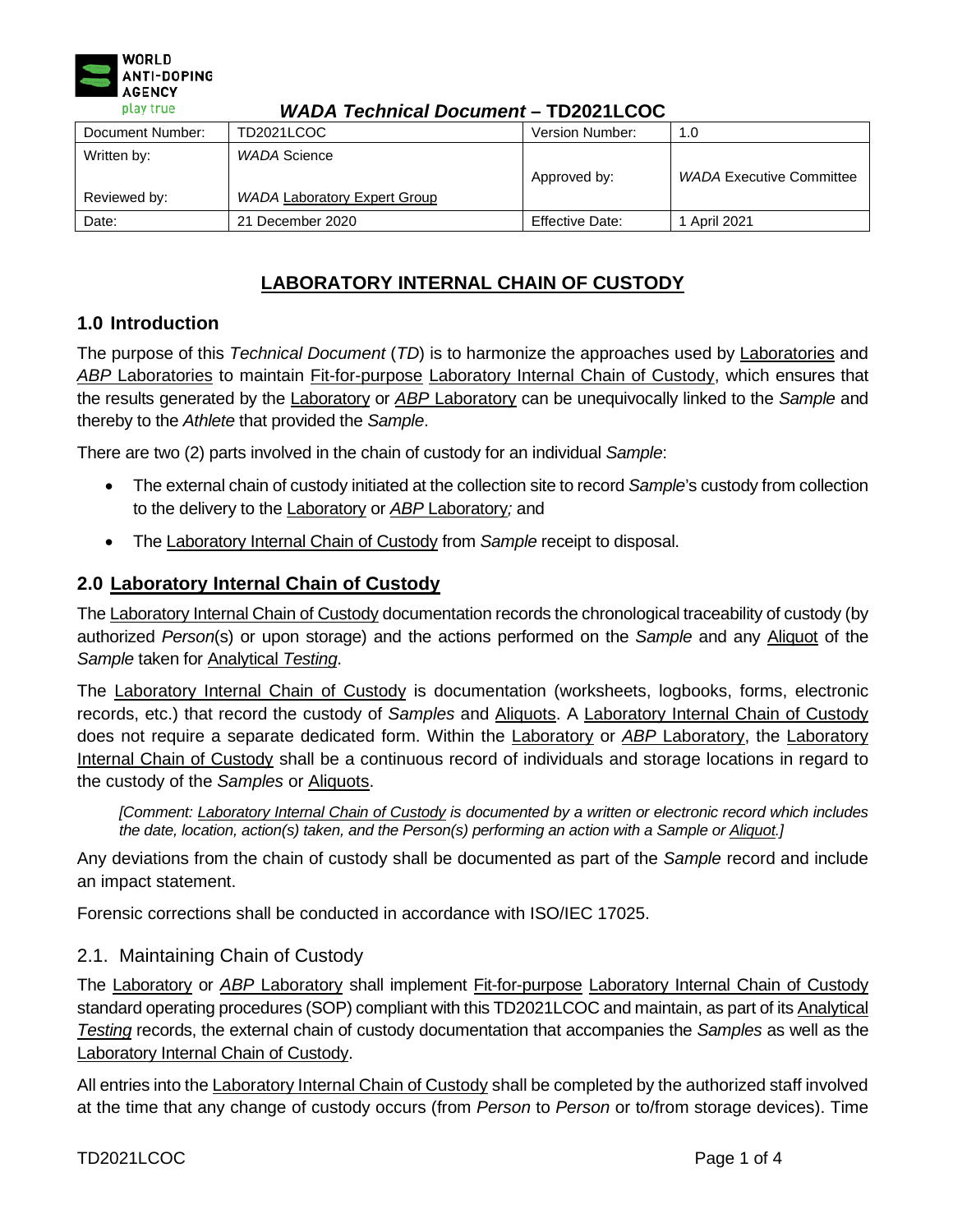

| .                |                                     |                        |                                 |  |
|------------------|-------------------------------------|------------------------|---------------------------------|--|
| Document Number: | TD2021LCOC                          | <b>Version Number:</b> | 1.0                             |  |
| Written by:      | WADA Science                        | Approved by:           | <b>WADA Executive Committee</b> |  |
| Reviewed by:     | <b>WADA Laboratory Expert Group</b> |                        |                                 |  |
| Date:            | 21 December 2020                    | <b>Effective Date:</b> | 1 April 2021                    |  |

references do not need to be recorded in the Laboratory Internal Chain of Custody, with the exception of the time of *Sample* receipt by the Laboratory or *ABP* Laboratory.

A Laboratory Internal Chain of Custody is required for both "A" and "B" *Sample* containers and every Aliquot prepared for an Analytical *Testing* Procedure.

- *i. Samples* are considered to be under custody when they are:
	- In the physical possession of authorized Laboratory staff or authorized *Person(s)*; or

*[Comment: Authorized Person(s) may be used and shall be trained, approved by the Laboratory and*  incorporated within the Laboratory's Management System for the reception and transfer of *unopened Samples delivered to the Laboratory, for example: facility security personnel.]* 

- Within the control zone of the Laboratory and in view (line of sight) of authorized Laboratory or *ABP* Laboratory staff, after being in his/her physical possession; or
- Stored in a secured, restricted and defined storage location.
- *ii.* Aliquots are considered to be under custody when they are:
	- In the physical possession of authorized Laboratory staff; or
	- Kept in the Laboratory controlled zone, with access restricted to authorized Laboratory or *ABP* Laboratory staff only; or
	- Stored in a secured, restricted and defined storage location.
- *iii.* The *Sample* or Aliquot, when in an uncontrolled or unsecured zone of the Laboratory or *ABP* Laboratory, shall be in the possession of authorized Laboratory or *ABP* Laboratory staff.

#### 2.2. Recording Chain of Custody during Analytical *Testing*

*i. Samples*

In the case of *Sample*s, the Laboratory Internal Chain of Custody shall record all custody from their receipt in the Laboratory or *ABP* Laboratory, through storage and handling, to *Sample* disposal.

• *Sample* Reception

The transfer of the *Samples* from the courier or other delivery *Person* shall be recorded including:

- The date of receipt;
- The time of receipt;

- The initials or (electronic) signature of the authorized Laboratory representative receiving the *Samples;* and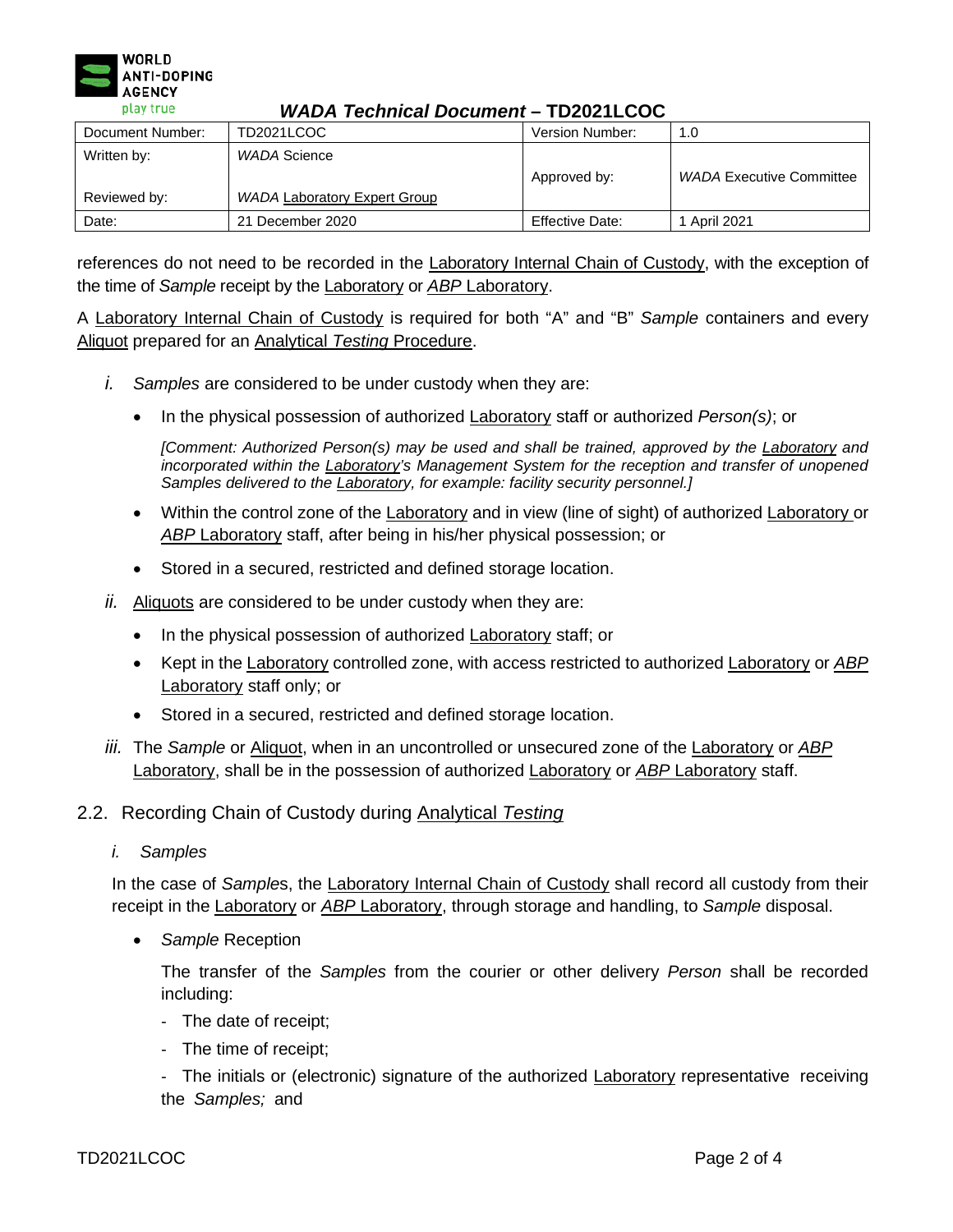

| 11ADA TUUNNUU DUUUNUN<br>1 DEVE 1 LUU U |                                     |                 |                                 |  |
|-----------------------------------------|-------------------------------------|-----------------|---------------------------------|--|
| Document Number:                        | TD2021LCOC                          | Version Number: | 1.0                             |  |
| Written by:                             | WADA Science                        | Approved by:    | <b>WADA Executive Committee</b> |  |
| Reviewed by:                            | <b>WADA Laboratory Expert Group</b> |                 |                                 |  |
| Date:                                   | 21 December 2020                    | Effective Date: | 1 April 2021                    |  |

- The courier company tracking number, if available*.*
- *Sample Handling*

The transfer of the *Samples* during Analytical *Testing* shall be recorded including:

- The date;
- The reason/task for the change in the custody of the *Sample*;
- The Laboratory or *ABP* Laboratory *Sample* identification code;
- The identity of the individual or storage location the *Sample* is taken/transferred from; and

- The individual or storage location receiving the *Sample*, including the unique equipment identifier of each storage unit (freezer or refrigerator identification) used to store the *Sample*(s).

ii. Aliquots

The Laboratory Internal Chain of Custody shall record all Aliquot custody from Aliquot preparation to disposal including:

- The date;
- The Analytical *Testing* Procedure(s) for which the Aliquot was taken;
- The Laboratory or *ABP* Laboratory Aliquot identification code;
- The identity of the authorized individual preparing/transferring the **Aliquot(s)**; and
- The authorized individual or storage location receiving the Aliquot(s), including the unique equipment identifier of each storage unit used to store the **Aliquot(s)**.

When multiple *Sample*s are aliquotted, a batch Aliquot Laboratory Internal Chain of Custody document for Initial *Testing* Procedure(s) (ITP) and/or Confirmation Procedure(s) (CP) may be used in lieu of an individual Aliquot Laboratory Internal Chain of Custody.

If all or part of the Laboratory Internal Chain of Custody is recorded using a data and information management system (*e.g.* a Laboratory Information Management System, LIMS), then the software shall have the capability to securely and uniquely identify the authorized *Persons* recording the chain of custody at the time that any change of custody occurs. In addition, the software shall have the capability to produce a hard copy summary of the *Sample* and Aliquot chain of custody, as described above, for a Laboratory Documentation Package.

# 2.3. Recording Chain of Custody for *Sample* Transfers

Laboratories and *ABP* Laboratories shall incorporate Laboratory Internal Chain of Custody procedures and forms to record the transfer of *Samples* to another entity (*e.g.* another Laboratory, *WADA*-approved laboratory, an external long-term storage facility). The Laboratory Internal Chain of Custody shall record the removal of the *Sample* "A" and/or "B" containers from storage in compliance with Article 2.2.*i* (*Sample*